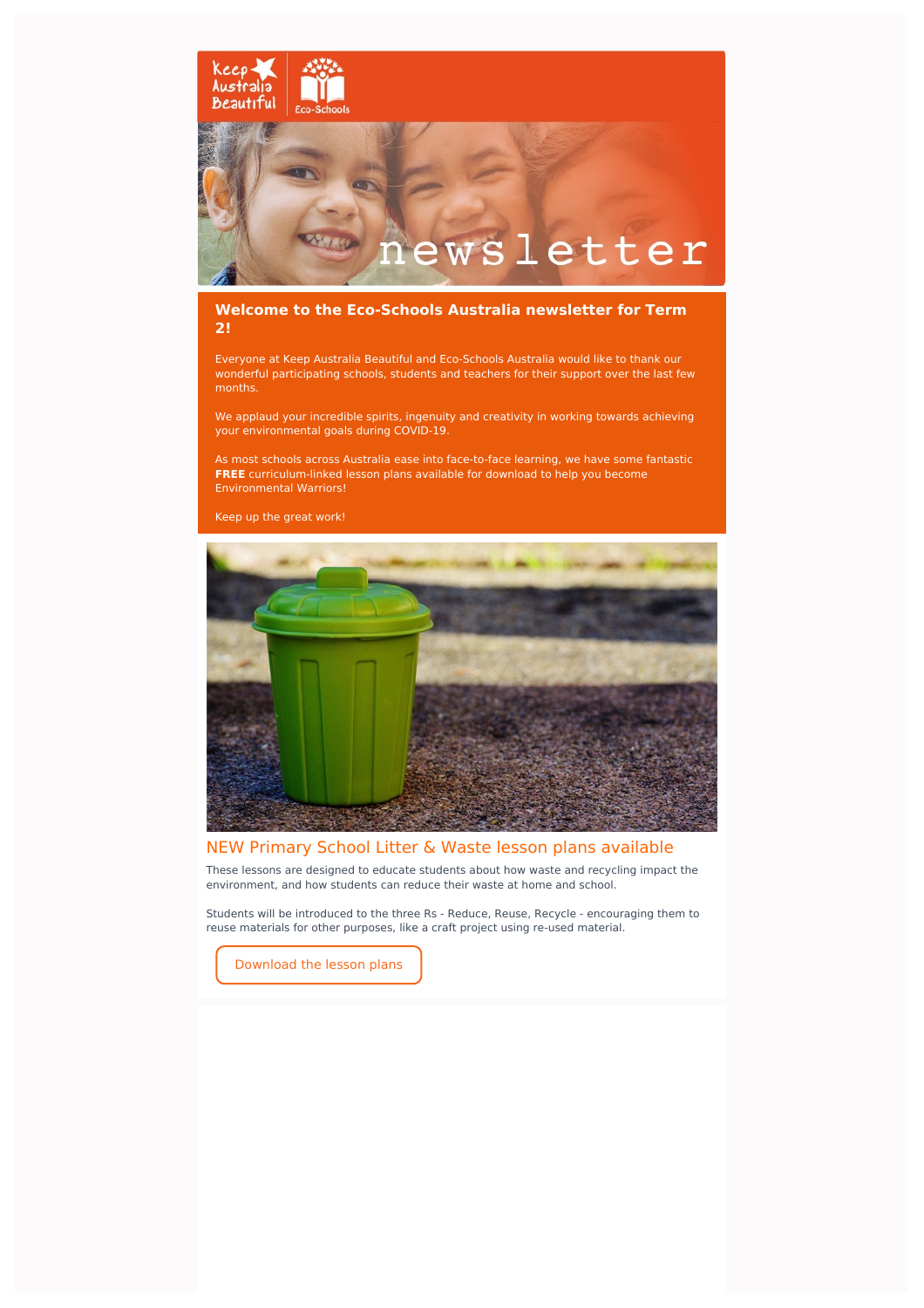

# NEW High School Waste & Waterways lesson plans available

Water is an extremely valuable resource, especially in our changing climate. When students understand where water comes from and the processes involved in getting water, they will better understand how precious it is.

Our new Waste & Waterways: Developing our Next Generation of Waterway Keepers high school lesson plans outline the nature of waste in waterways (marine waste), describe the impacts it has and challenge students to devise solutions to respond to and minimise it.



[Download](https://www.eco-schools.org.au/teacher-resources-2) the lesson plans here

#### Call for Lesson Plans for Positive Actions for SDGs

In 2019, The Foundation for Environmental Education (FEE) launched the Teachers' Lesson Plans for Positive Action Competition to appreciate the teachers' contribution and to inspire further engagement. The best lesson plans were chosen and will be published as best-practice examples in the upcoming FEE international publication.

This year we are inviting the teachers again to develop lesson plans for positive action for Sustainable Development Goals (SDGs) and participate in the competition.

[Learn](https://www.ecoschools.global/sdgslessonplans2020) more here